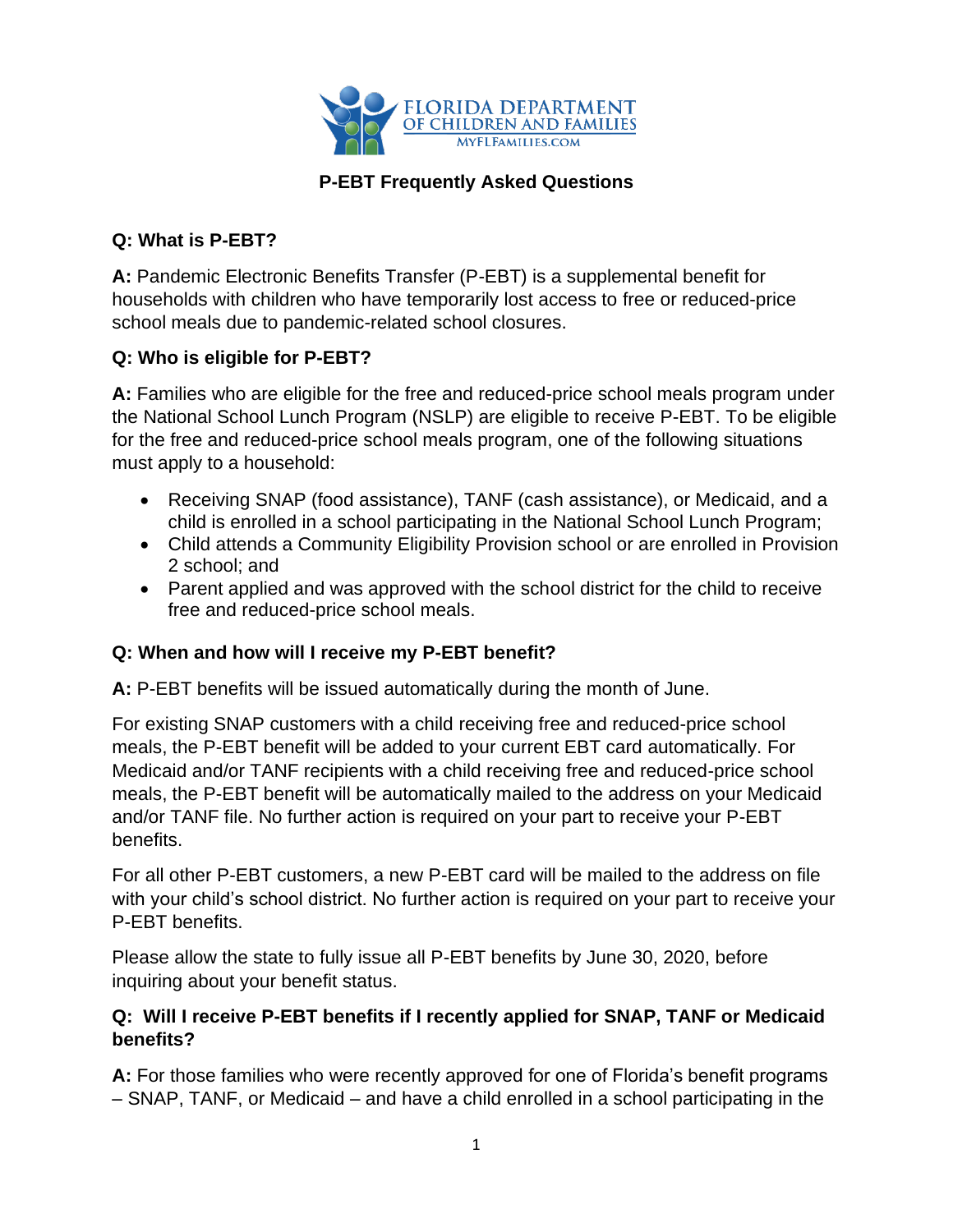National School Lunch Program, you will be issued P-EBT benefits automatically. The benefit amount will be pro-rated, based on the month of application.

Please note, children who receive SNAP, TANF, or Medicaid but do not attend school or attend a school that does not participate in the National School Lunch Program are not eligible for P-EBT.

### **Q: What if I have a school age child who was receiving free and reduced-price school meals and did not receive the P-EBT benefit?**

**A:** Please allow the state to fully issue all P-EBT benefits by June 30, 2020 before inquiring about your benefit status.

## **Q: What benefit amount will I receive?**

**A:** If your child was receiving free and reduced-price school meals prior to the school closures on March 16, 2020, you will receive a one-time benefit of \$5.70 per day (55 days) and per child. If your child was eligible for the free and reduced-price school meals program after March 16, 2020, you will receive a pro-rated amount based on the month of eligibility.

# **Q: What if a child/children resides in multiple residences?**

**A:** If you currently receive SNAP, TANF, or Medicaid and have a child receiving free and reduced-price school meals, the P-EBT benefit will be mailed to the address on file with the Department of Children and Families.

If you are not receiving SNAP, TANF, or Medicaid, but you have a child who is eligible for the free and reduced-price school meal program, the P-EBT benefit will be mailed to the address on file with the school district. The P-EBT benefit will be issued to the guardian of the child at the mailing address on file in the child's school district.

## **Q: What can I purchase with P-EBT benefits?**

**A:** Households can use P-EBT benefits to buy breads, cereals, fruits, vegetables, meat, fish, poultry, dairy, and plants and seeds to grow food for your household to eat. Households cannot use P-EBT benefits to buy nonfood items such as pet foods, soaps, paper products, household supplies, grooming items, alcoholic beverages, tobacco, vitamins, medicines, food to eat in the store, or hot foods.

## **Q: What retailers accept P-EBT?**

**A:** P-EBT benefits can be used to purchase food items at retailers displaying a Quest or SNAP logo/signage. To find the closest retailer where you can use your benefits, download the free ebtEDGE mobile app at [www.fisglobal.com/ebtedgemobile.](http://www.fisglobal.com/ebtedgemobile)